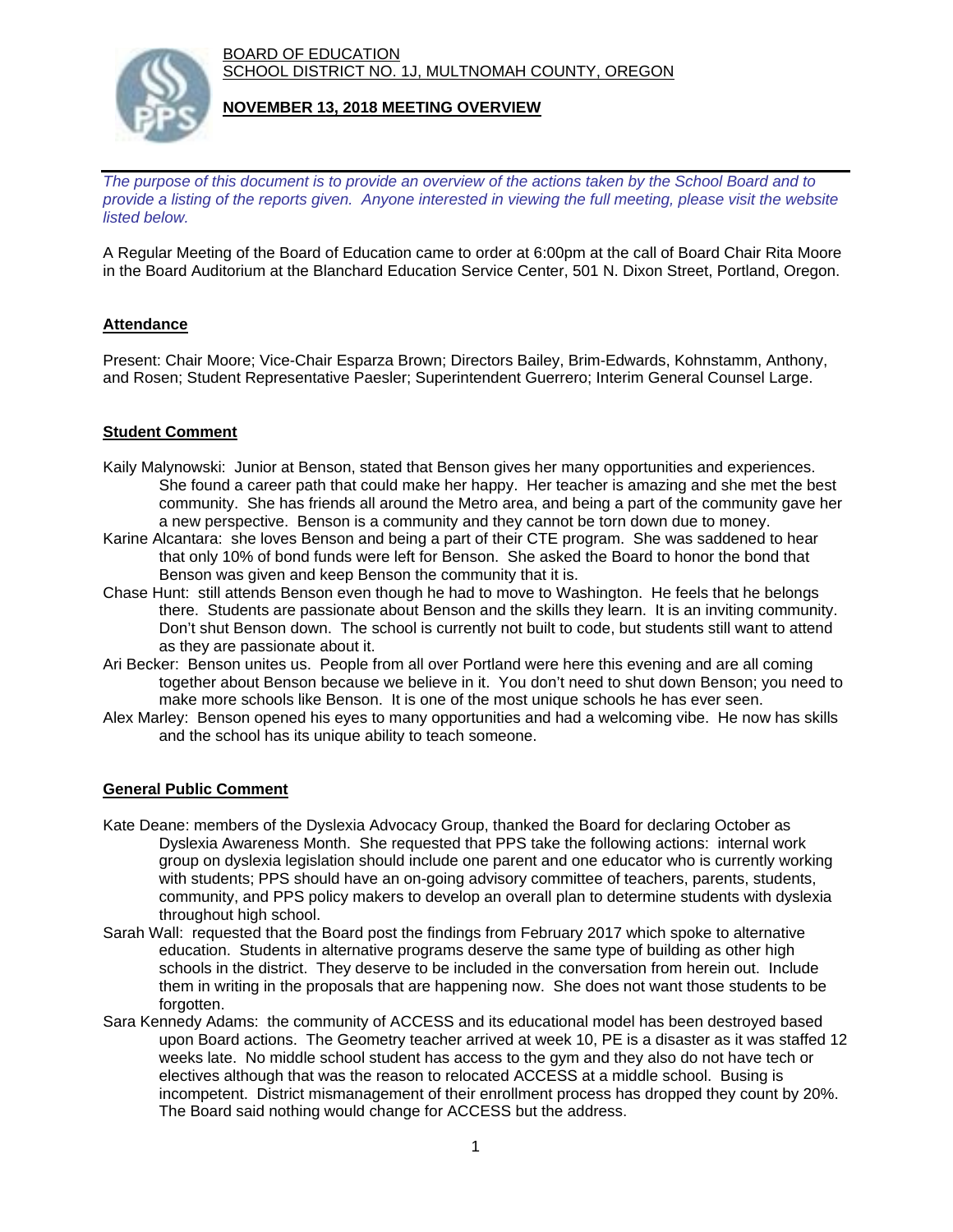#### **Superintendent's Report**

Superintendent Guerrero reported on the following: preparing for inclement weather; work on a comprehensive curriculum to be introduced over time throughout the district; Stand for Children event where four students were recognized and received scholarships; PPS Teacher of the year, Matthew Bacon-Brenes, was awarded a Horace Mann Award for Teaching Excellence for 2019 from the NEA Foundation and Horace Mann; and, Music Director Judy Rose of Lane composed a song for the Grant Choir.

## **Action Items**

- Legislative Priorities/Agenda Public Comment:
	- Rebecca Hannafin: the PPS Legislative Platform could be more specific regarding teacher training and awareness of dyslexia. She had to teach the teachers on how to teach her son, but she should not have had to do that. Teacher credentialing should be required for dyslexia and PPS should seek increased funding for training.
	- Elizabeth Israel-Davis: asked the Board to prioritize state legislation in teacher reading and training instruction of the fundamental skills of reading.
- Westside Boundary Correction Public Comment: None
- Franklin Mascot Naming Process Public Comment: None
- Second Reading: Preservation, Maintenance and Disposition of District Real Property, Policy 8.70.040-P Public Comment: None
- Second Reading: Policy Rescissions 7.30.010-P, 5.20.060-P, 5.40.020-P, 5.60.015-P, and 8.70.041-P Public Comment: None

#### **Reports to the Board**

- Quarterly Report: Bond Accountability Committee Plan
- Quarterly Report: 2012 and 2017 Bonds
- 2017 Bond Value Engineering Analysis
- Exemptions to Instructional Hours
- First Reading: District Performance Auditor Policy, 1.60.040-P
- **•** First Reading: Policy Rescissions